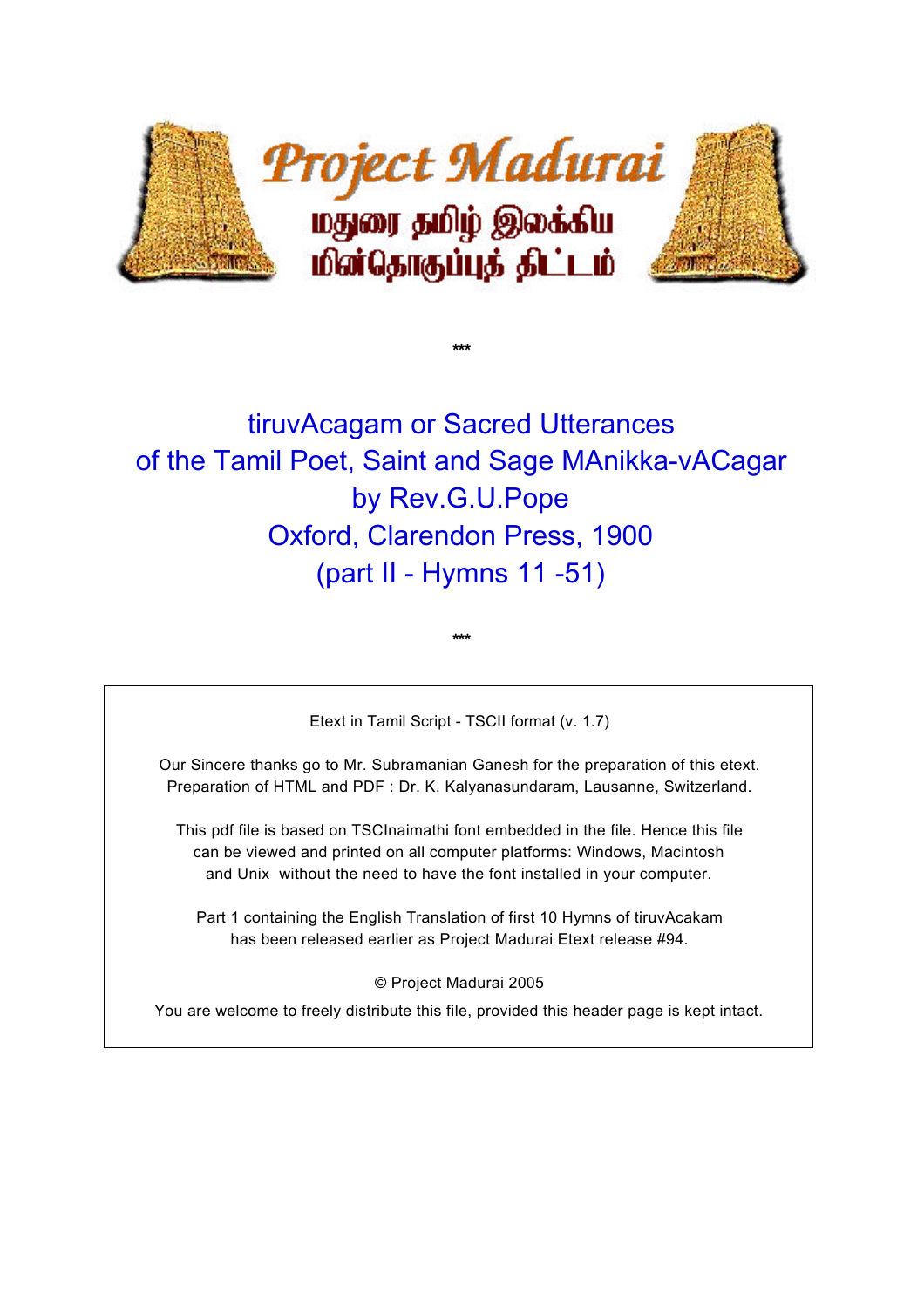## **tiruvAcagam or Sacred Utterances of the Tamil Poet, Saint and Sage MAnikka-vACagar by Rev.G.U.Pope Oxford, Clarendon Press, 1900 (part II - Hymns 11 -51)**

### Hymn XI- tiru Tellenam

THE TAMBOUR SONG or REFUGE WITH CIVAN

Metre : Naladittaravu koccuk kalippA

 *Arunachalam.- The name of Rudra is scarcely ever applied to Civan in the south, yet it would seem as if the idea of Civan had been mainly developed from the Vedic Rudra, the god of Storms, the father of the Maruts, of whom so many stories are told which now are the accepted legends of Civan. It may safely be said indeed that all the Vedic Rudra's acts and attributes are given in the modern Caiva system to Civan. One of these is connected with the legend of Arunachalam, so often referred to in Tamil Caiva poetry. According to the legend contained in the Linga Puranam, it is related that Brahma and Vishnu disputed regarding their respective claims to superiority, and thence a terrific fight arose. At this time to quiet their contention, Civan, or Mahadeva, appeared as luminous lingam , a pillar of fire, 'equal to a hundred final mundane configurations, without beginning, middle or end, incomparable, indescrible, undefinable.' Hari determined to examine the source of this fiery appearance, and took the shape of a boar whose description is very wonderful. Speeding downwards for a thousand years he beheld no base at all of the lingam. Meanwhile Brahma took the form of a swan purely white and fiery eyed, with wings on every side, rapid as thought, and went upwards to see the lingam's top; but both failed, and at length united in a hymn of praise to Civan as supreme; which so pleased the god that he offered them a boon. They asked that they might both obtain an eternal devotion for him, which was granted. 'Thenceforward the worship of the lingam has been inaugurated in the worlds. The pedestal is Mahadevi, and the lingam itself is the visible Mahecvara.'*

I. Civan as a Guru.

 Mal's self went forth a boar; but failed His sacred Foot To find, that we His form might know, a Sage He came, And made me His! To Him, Who hath nor name, nor form, A thousand sacred names SING WE, AND BEAT TELLENAM! (4)

II. I saw Him; thenceforward my soul worships Him unseen.

 The Lord in Perun-turrai's ever-hallowed shrine Who dwelt, my birth with all its germs destroyed; since when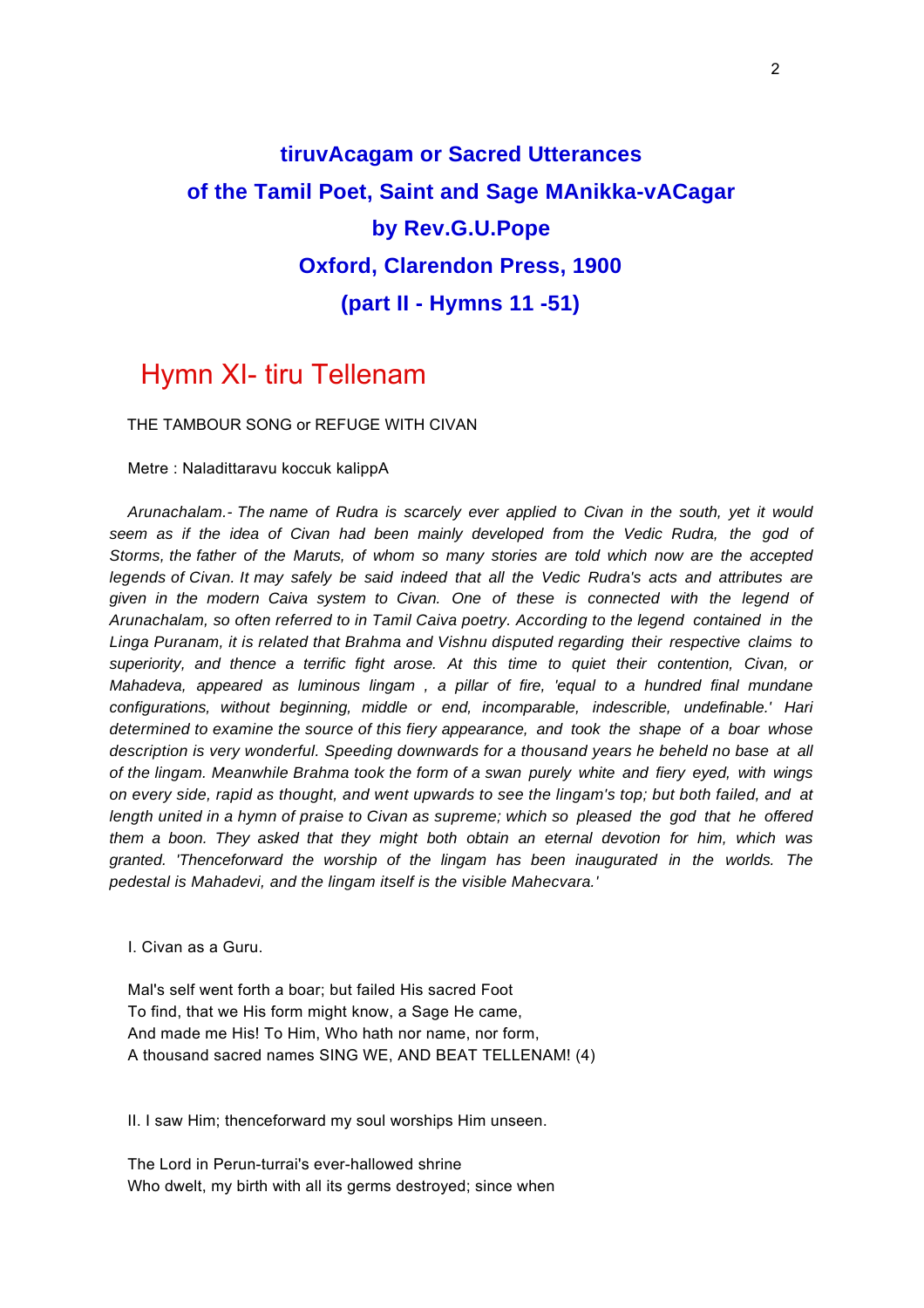I've none else; formless is He,- a form He wears, The Lord of blest Arur SING WE, AND BEAT TELLENAM! (8)

III.

 To Hari and to Brahma and to other gods Not manifested, Civan came in presence there, Melted our hearts, received our service due; that all The world may hear, and smile, SING WE, AND BEAT TELLENAM! (12)

IV.

 From sinking in the vain abyss of worthless gods,- From birth's illusions all,- the LIGHT SUPERNAL saved And made me His. Soon as the new, pure Light, was given How I in Bliss was lost: SING WE, AND BEAT TELLENAM! (16)

V.

 To wildered gods, to Ayan, and to Mal unknown, Civan assumed a form, that men on earth should joy. That germs of birth consumed might die, with gracious glance, How to my soul He came, SING WE, AND BEAT TELLENAM! (20)

VI.

 The Lord, Who shakes the serpent dancing round His waist, With His Hill-partner, came to earth, made us His own;- Say thus, soul-lighted, eyes like full bright lotus flowers, Pouring forth floods of tears, and SINGING, BEAT TELLENAM! (24)

VII.

 Civan unknown to Hari, Ayan, heavenly ones, On earth drew even me; 'come, come,' said He, and made me His! When imprint of His flow'ry Feet was on my head impressed, How grace divine was mine, SING WE, AND BEAT TELLENAM! (28)

VIII.

 Like rustling palm-leaves is this frame! Its births and deaths, With dread of good and ill, He swept away, and made me His; He gave me grace, though I, all else forget, ne'er to forget His Foot; Whose mighty dance SING WE, AND BEAT TELLENAM! (32)

IX.

 As though some stone were made sweet fruit, the Lord in grace Gave ev'n to me His golden Foot, and made me His. O ye with slender waist, red lips, and winsome smiles! 'Lord of the Southern-Land,' call Him; AND BEAT TELLENAM! (36)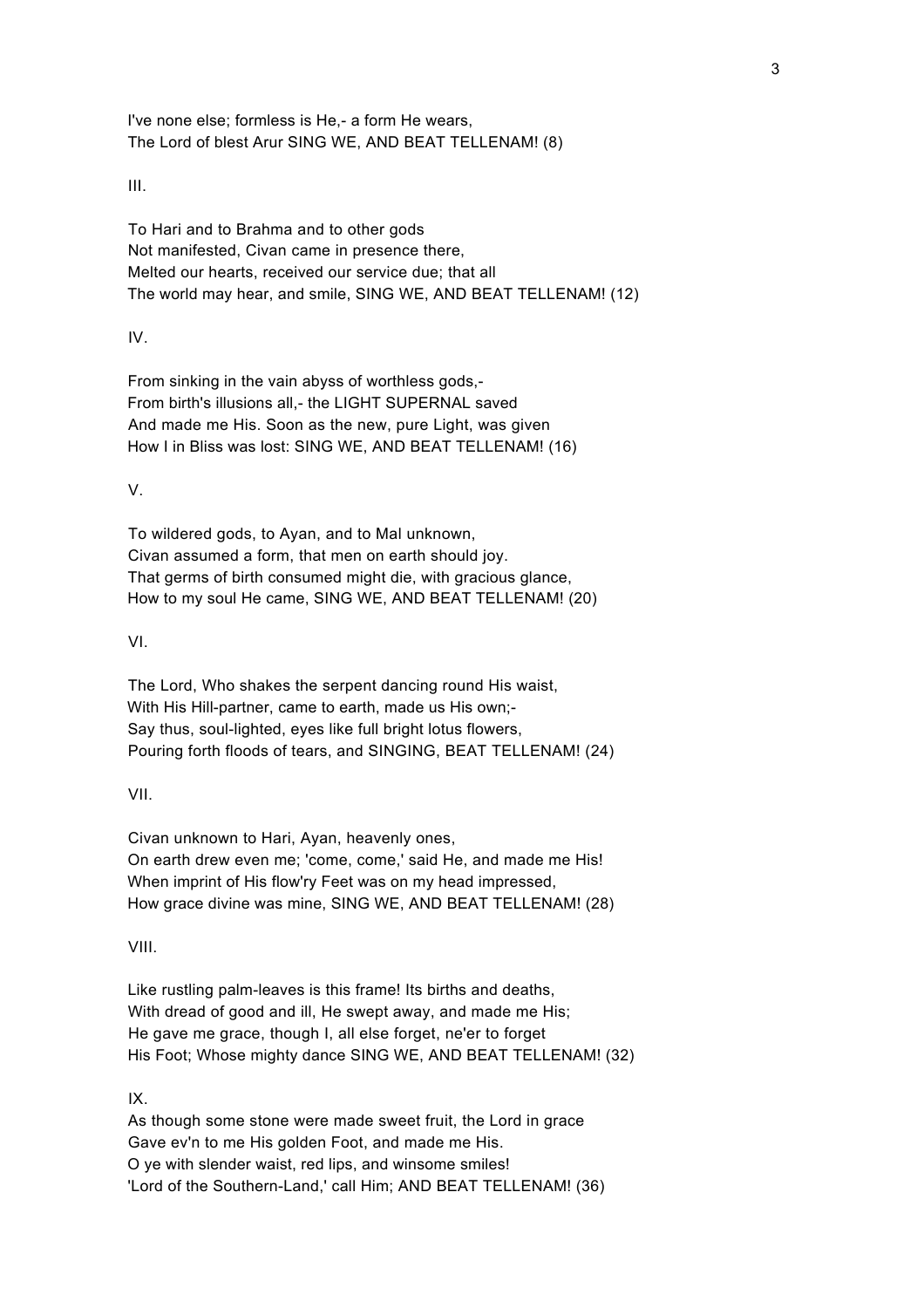X.

 Even in a dream His jewelled Feet 'tis hard for gods to see,- With Her like laurel tree with jewelled arms,-entering in grace, In waking hour He took, and made me His! With loving souls Your art-like eyes be filled with tears, AND BEAT TELLENAM! (40)

#### XI.

 When He, Her spouse whose eyes shine bright, mixt with my soul, And made me His, deeds and environments died out; Upon this earth confusion died; all other mem'ries ceas'd; How all my 'doings' died, SING WE, AND BEAT TELLENAM! (44)

XII.

 Ascetic bands sore languish'd, longing for release. Grace to the elephant he gave, made me His own; The light suprene deep plunged me in devotion's sea! How sweet His mercy is, SING WE, AND BEAT TELLENAM! (48)

XIII.

 Not those on earth, nor in th' abyss, nor heavenly ones,- To none beside, so near He drew; He made me His! To sing His advent, or Him, th' only Great, conceive Is hard, His glory-song SING WE, AND BEAT TELLENAM! (52)

XIV.

 Mal, Ayan, all the gods, and Sciences divine, His essence cannot pierce. This Being rare drew near to me; In love He thrilled my soul! WIth this remembrance moved, Let your bright eyes with tears o'erflow, AND BEAT TELLENAM! (56)

XV.

 The spreading sea of grace superne that melts and swells, From which 'tis sweet to draw and drink, we gather round. The Feet of the bright southern Lord call we to mind, His slaves, praise we His sacred grace, AND BEAT TELLENAM! (60)

XVI.

 Buddhan, Purandaran, the primal Ayan, Mal, praise Him, The One-distraught, Who dwells in Perun-turrai's shrine, -the Sire Who made births cease,-Lord of fair Tillai's porch, His gracious Feet How in my soul they entered, SING, AND BEAT TELLENAM! (64)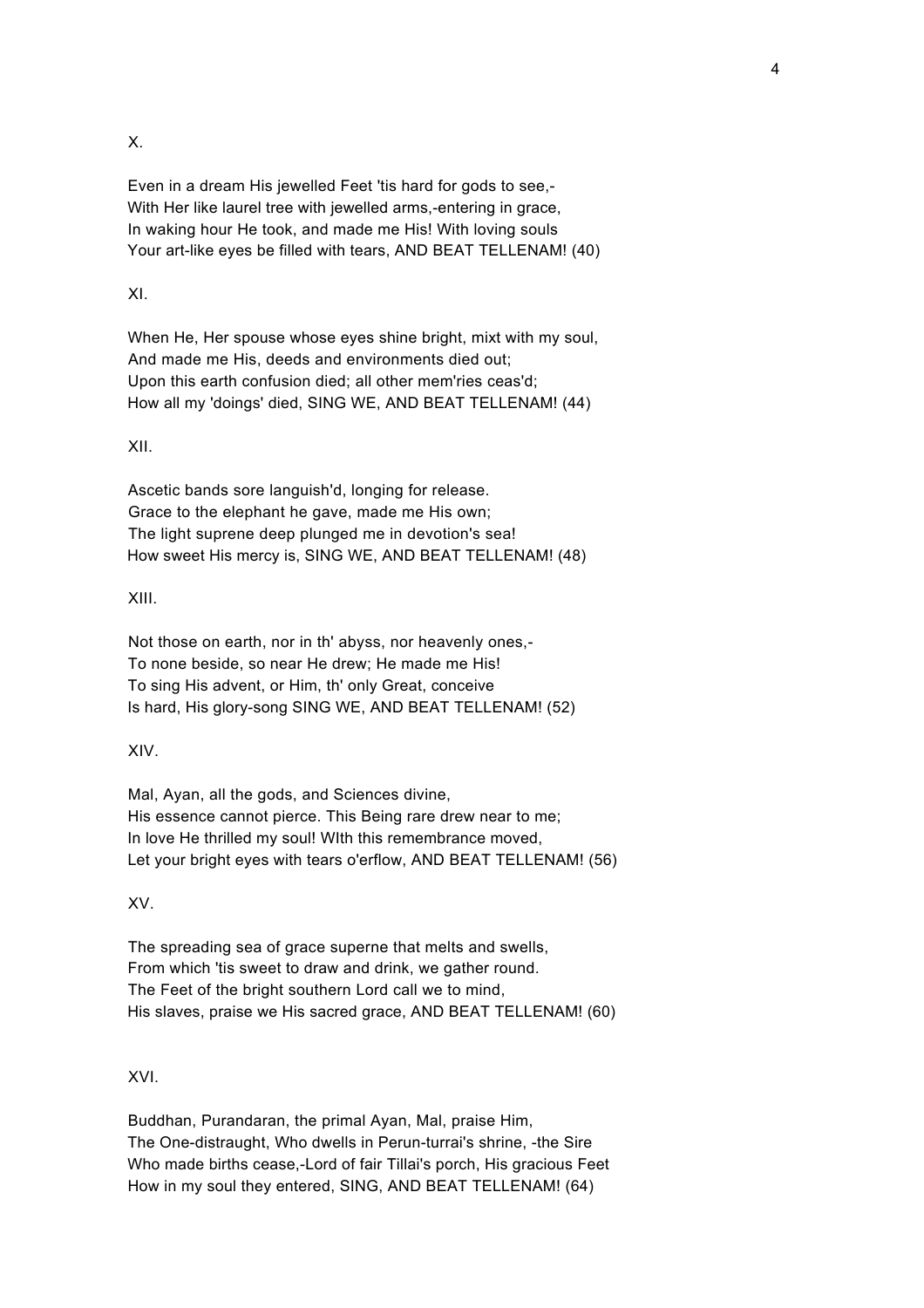XVII.

 I lay bewildere'd in the barren troublous sea Of sects and systems wide discordant all;- My care He banished, gave in grce His jewelled Feet; Praise we His gracious acts, AND BEAT TELLENAM! (68)

#### XVIII.

 Though Ether, Wind, Water, Earth should fail, His constant Being fails not, knows no weariness! In Him my body, soul, and thought, and mind were merged. How all myself was lost, SING WE, AND BEAT TELLENAM! (72)

XIX.

 Prime Source of heavenly ones, the Germ of those beneath, Earth's Balm; Mal's, Ayan's Treasure, open eyed We saw, SING YE, His gracious feet, Who dwelt with us! Call Him 'Lord of the Southern-Land,' AND BEAT TELLENAM! (76)

XX.

 Sing His race; sing the heron's wing; Her beauty sing Who wears bright gems; sing how He poison ate; each day In Tillai's temple court He dances, where the waters play; His tinkling anklets' music SING, AND BEAT TELLENAM! (80)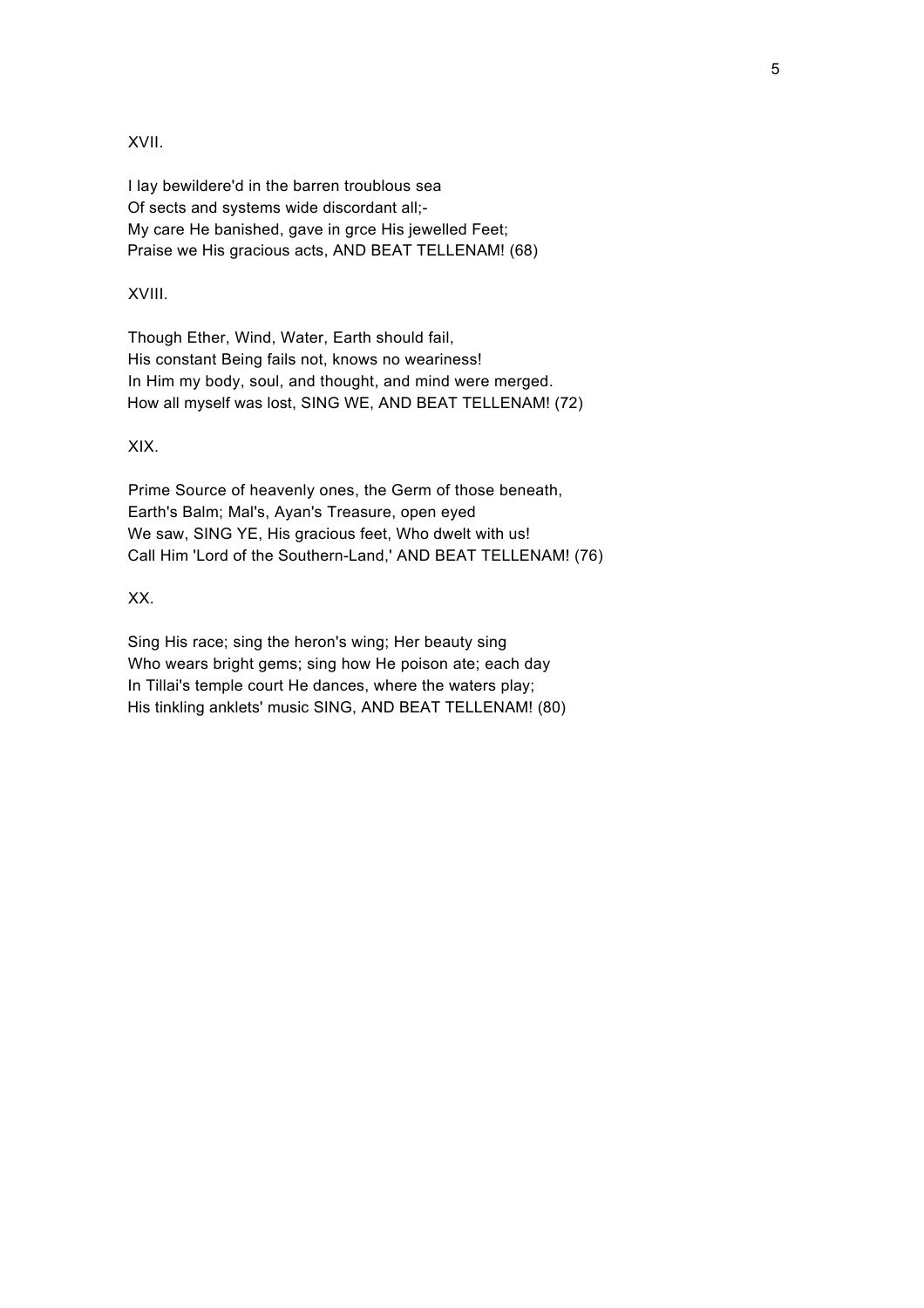### Hymn XII- tiru Caral

 THE SACRED CARAL THE SPORT OF CIVAN'S GRACIOUS 'ENERGY.'

I. Objections to 'ashes,' the snake, and the mystery of His teaching.

 Obj. What He smears is 'white ash'; what He wears is an angry snake; What He speaks with His lips divine is the mystic word, it seems; MY DEAR! Ans. What He smears, what He says, what He wears are the means by which He, As my Lord, rules me; and of all that hath life the Essence is He! CARALO! (4)

----

 *These are the words used by Dakshan to his daughter Umai in the Kaci Khandam,:-*

 *His body he smears with ashes; a serpent he wears as adornment; Poison from the sea he eats; a skull he carries He rides a white bull that rages with anger. Such an one, O damsel, is he fit to come to our sacrifice?'*

 *The ashes, the serpent, the poison, the skull, and the bull are matters of praise in all Caiva poems.*

-----

II. Objections to His mendicant gruise.

 Obj. 'My Father, Embiran, to all indeed is Ruler Supreme; Yet He wears a clouted kovanam;' and why should this be so, MY DEAR? Ans. The Vedas four, the meaning with which all lore is fraught, as the great thread Himself alone as kovanam He spreads; behold, CARALO! (8)

----

 *An ascetic mendicant wears a very scanty cloth, suspended by a string round the waist; but why should He, who often appears in such stately majesty, wear this unseemly pretence of decent clothing! The answer is ambiguous in the original, but seems to say: 'All mysteries are contained and hidden in Him, and the Vedic revelation is the link between Him and the souls of men.' Strange symbolism!*

 *Kaman, the 'Bodiless." - The story of the destruction of Kaman (or the god of Love) by Civan is very curious, and should be read by the Tamil scholar in the Kamba-Ramayanam. It seems that Civan resolved to enter on a course of very strict devotion (Yogam) with the intention of increasing his powers! The lesser divinities fearing this, instigated Kaman to endeavour to distract the mind of the devotee. Accordingly the archer sallied forth with his arrows composed of the nine most fragrant flowers, and having fitted one on to the string, took aim at Civan's sacred breast. But the god suddenly opened his third eye in the centre of his brow, from which he darted a wrathful flame that instantly reduced Kaman to ashes. At the intercession of all orders of creation Kaman was restored to life, but not to a visible substantial form, and he still pervades the world riding on the chariot of the soft south-wind, working his mischief unseen. Ancient European mythology*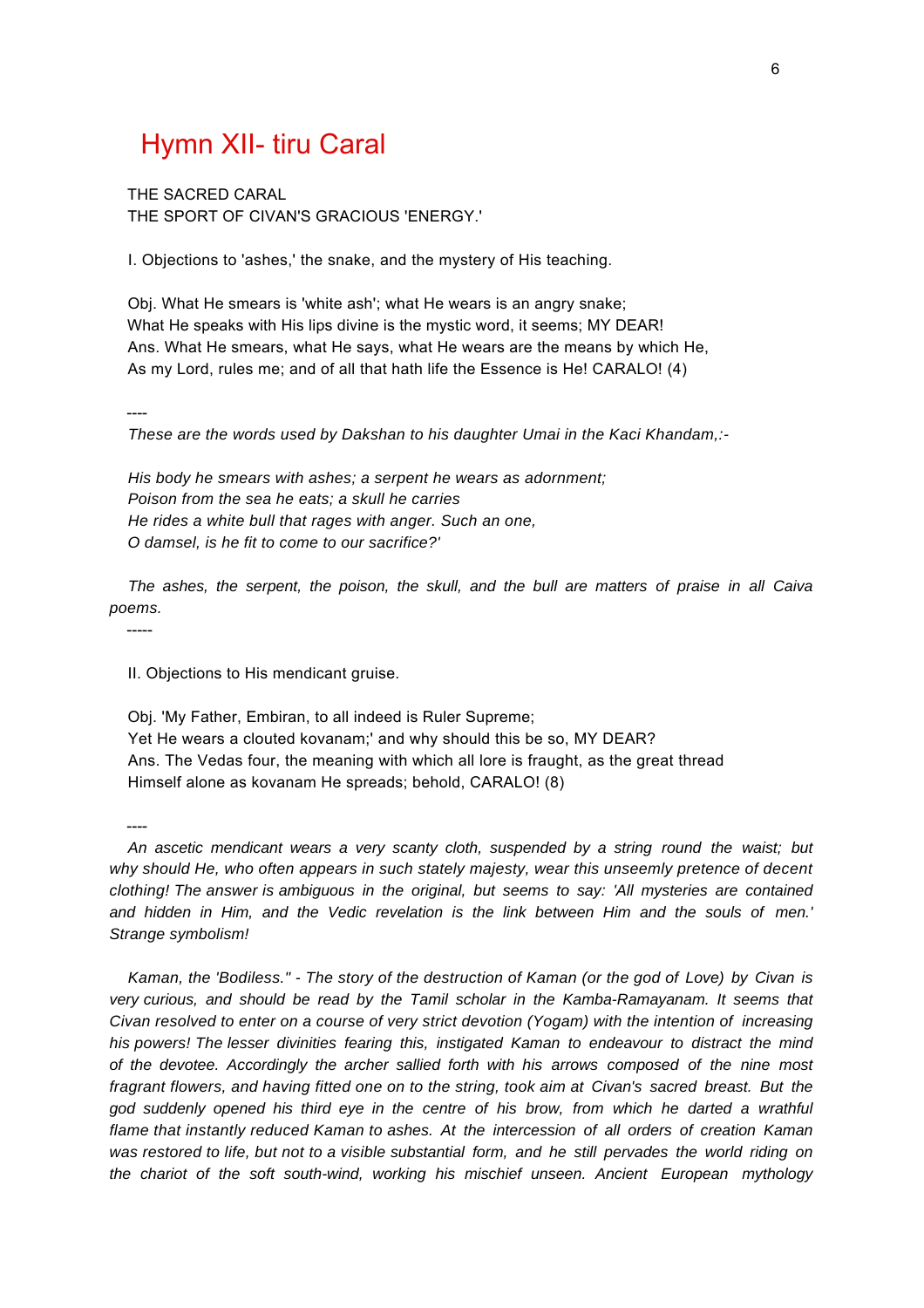*made him blind: he is here 'bodiless.' The legend may remind us of the story of Echo. The allusions to this myth in these lyrics are endless - and wearisome.* -----

III. The objection that Civan is a homeless ascetic.

 Obj. His shrine's the burning ground; fierce tiger skin His goodly garb; All motherless and fatherless is He; all lonely dwelleth; see, MY DEAR! Ans.Motherless is He and fatherless; dwelleth all aone; but though'tis thus, If He be wroth, the worlds to powder crumble all; behold, CARALO! (12)

IV. The punitive indications of Bhairavan.

 Obj. Ayan, the 'Bodiless,' with Anthagan, and Canthiran, In divers ways He wounded sore, yet slew not; see, MY DEAR! Ans. He Whose eyes are three, the Ruler great, if He shall punish, Is't not a triumph to the heav'nly ones, O thou with flowing locks? CARALO! (16)

V. Dakshan's sacrifice.

 Obj. Of Dakshan He smote off the head, off Eccan too; the hosts of gods That flocking came He sent to nothingness; why this, MY DEAR? Ans. Them who thronging came to nothingness He sent; 'twas grace! In grace to Eccan too He gave one head the more; see CARALO! (20)

VI. Arunachalam.

 Obj. Him the flow'ry god and Mal knew not; in fiery form He came From earth that stretch'd to lower worlds; wherefore was this, MY DEAR? Ans. From earth to realms beneath had He not reach'd, they twain The insolence of self-esteem had not cast off; behold, CARALO! (24)

VII. Parvathi lives in His side, Ganga on His crest.

 Obj.Soon as the mountain maid as part of Him He placed, another dame In watery form upon His braided locks poured down! Why this, MY DEAR? Ans. Upon His braided locks in watery form had she not leaped, the world To cavernous destruction rushing ruined must have lain! CARALO! (28)

VIII. The poison.

 Obj. He ate halalam from the sounding sea, that day arisen With mighty din; what means this wondrous act, MY DEAR? Ans. Had He not eaten on that day the posion fierce, Ayan and Mal And all the other gods of upper heaven had died; behold, CARALO! (32)

-----

 *The Hala-hala Poison, the churning of the sea, the blackness of Civan's Throat, and the epithet 'Ambrosia.'-*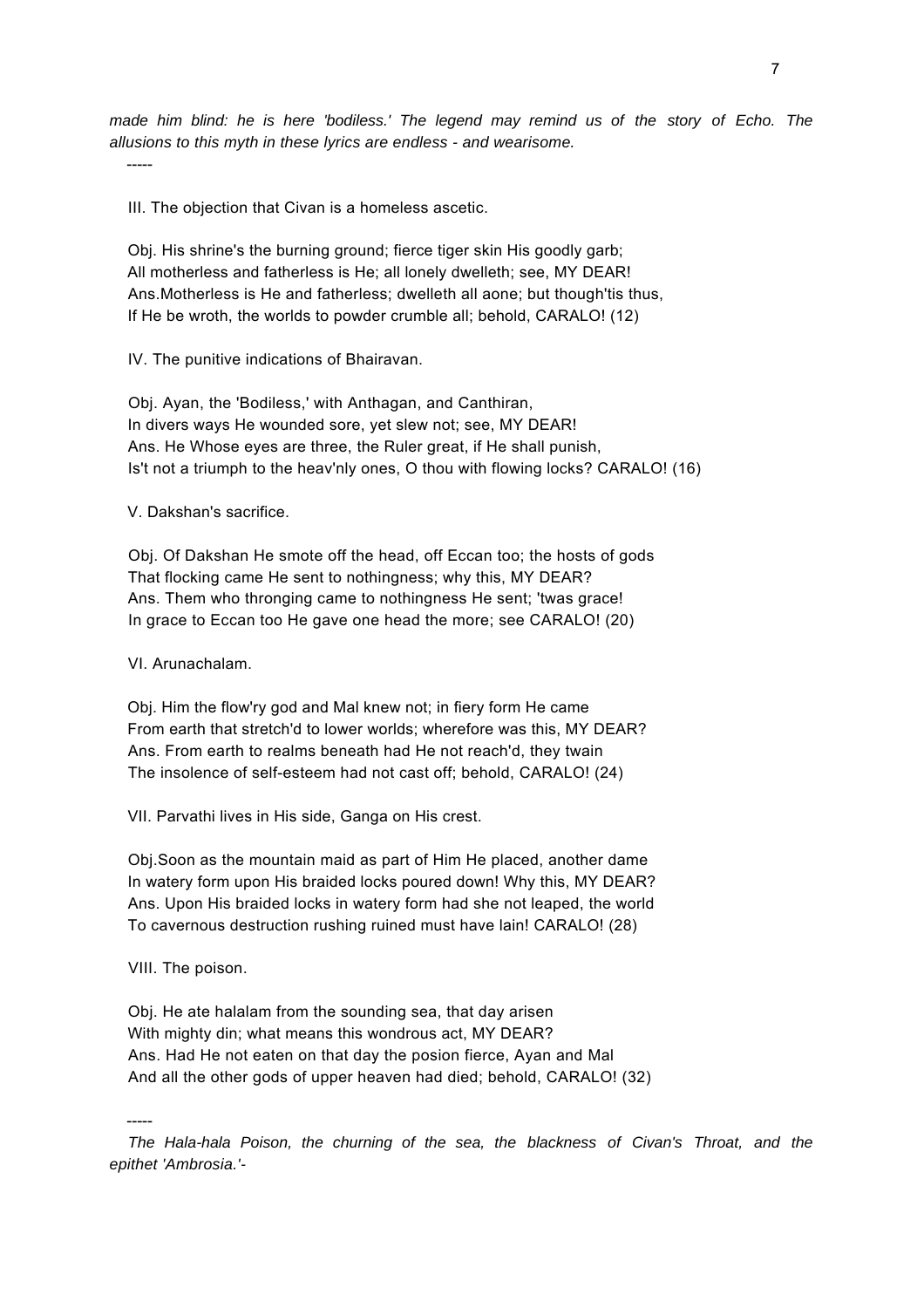*Among other things in these lyrics that require explanation to the English reader, the subjects referred to in the above title are of the most frequent recurrence, and are apt to weary and even disgust.*

 *It is most necessary however to understand once for all how essential they are to the South-Indian concept of Civan, as the great and beneficient Being Who is to be approached in prayer and gratefully adored. It will hardly be possible for the reader to do anything like justice to the Poet and religious Teacher, unless he deem it worth while to make the attempt to view these things candidly and dispassionately in the light in which they are viewed by the more devout and intelligent of the Caiva community.*

 *The legend is simply this: the lesser deities were in sore affliction and came to Civan for help. He accordingly came forth from Kailaca, and using Mount Mandara as His churning-stick, with Vasu-deva as the rope which caused it to revolve, proceeded to churn the sea of milk. The result was the appearance of the Ambrosia or food of immortal gladness. But before this a stream of fiery poison black and deadly, the Hala-hala poison, rushed forth. This the deity himself drank up, and hence his throat is for ever black, a glorious memorial of his voluntary sufferings. The cup of ambrosia He gave to the grateful gods. Another version of this story may be read in Wilson's Vishnu Puranam. It is also to be found in various form in Tamil verse, but is essentially a Sanskrit and northern myth. The question occurs, was this regarded as literal fact, or was it put forth as a parable? It may be said that three classes of Hindus are to be met with in the South: those to whom this and similar histories are wonderful stories and nothing more. They take no more interest in them than we should in the Arabian Nights' Entertainments.*

 *A second class believe the legends devoutly, and regard them as capable of a mystic interpretation to which however they do not attach any surpassing importance, nor are they at all agreed as to its details. The third class think that under the veil of such legends ancient sages concealed mysterious teachings which they were unwilling to expose to the vulgar gaze. And they say that they alone possess the secret of the esoteric meaning of the myths, which they themselves regard as more or less antiquated and uncouth.*

 *Whether the Upanishads and Sanskrit literature in general lend any countenance to this last idea is exceedingly doubtful. I incline to think that these mystic interpretations are only to be found in later, and chiefly in South-Indian, authors. It is very ceratin that the Caiva Siddhanta philosophers have made it their especial business to give to all such legends a more elevating, and at the same time distinctly Caivite, interpretation. The south of India has from the earliest time been more open than the rest of the east to western influences and teaching, and I feel convinced that this is one of the results. Whether in any way the chasm between western and eastern ideas can be bridged over by any such explanations is of course a most interesting question.*

 *It is quite permitted us to say that, the truth supposed to be concealed (rather too carefully!) under these symbols is that, the Supreme Being has condescended to come to earth to taste the bitter cup of suffering, retaining ever the glorious signs of that agony, while to men He presents the draught of immortal blessedness. However this may be, the epithets of 'Black-throated' and 'Ambrosia' as applied to Civan need not be, must not be, simply grotesque, but associated with the pathos of sufferring and the tenderness of unselfish love.*

 *The idea of this is expressed in the first poem of the Purra-Nannurru, which is by Perundevanar, the translator of the Bharatam:-*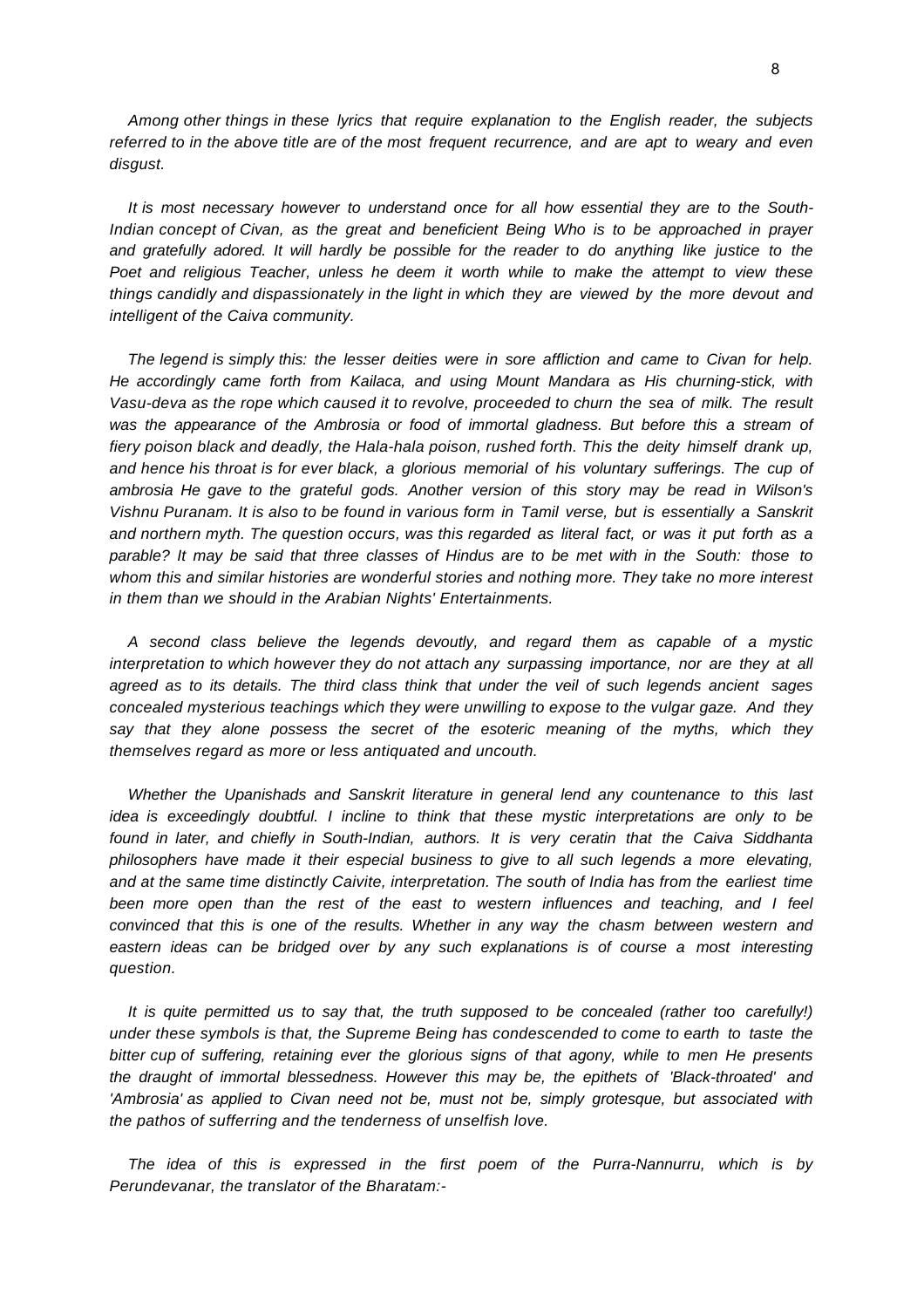*'He wears th'adornment of a throat with poison black; that stain The chaunters of the mystic scrolls are wont to praise.'*

 *Of course there are many things which are said and sung by the devout of all systems in all lands that require to be explained, and it will generally be found that a mystic meaning is at the root of the uncouth phrase. This has been more or less lost sight of: the symbol is apt to supersede the real thought.*

-----

IX.

 Obj. The Lord of Tillai's court, Who in the southern land delights, and dances there, A mighty maniac, delighted in the female form, behold, MY DEAR! Ans. had He not delighted in the female form, all in the wide world Would have obtained heaven's bliss and earth had failed; behold, CARALO! (36)

X.

 Obj. He is the endless One; and me, a dog, who came to Him, He plunged in tide of rapturous bliss unending; behold, MY DEAR! Ans. The sacred Feet that plunged me in rapture's flowing tide are treasure rich to gods in upper heaven that dwell; behold, CARALO! (40)

XI.

 Obj. Lady! what's this ascetic rite? Sinews and bone He wears, A bony circlet on His arm He loves to bear; behold, MY DEAR! Ans. The way of the bony circlet hear! In the end of the age When the two had reached their fated hour, He put it on; hehold, CARALO! (44)

XII.

 Obj. His garb is the skin of the forest tiger; He eats from a skull; The wild is His city; to Him here who will service pay? MY DEAR! Ans. Yet, hear thou! Ayan and sacred Mal, and the King Of them of the heavenly land, are His humble and faithful ones; CARALO! (48)

XIII. His marriage.

 Obj. The mountain monarch's golden Daughter bright of brow, the Lady blest, He wedded with the fire as all the world doth know; what's that? say, MY DEAR! Ans. Had He not wedded Her for all the world to know, the world entire Had in confusion lost the import true of every lore; behold, CARALO! (52)

XIV. The dance.

 Obj. The Lord of Tillai's court, by cool palms girt, whence honey drips, There entering does a mystic dance perform; what's that, MY DEAR? Ans. Had He not enter'd there, all the wide earth had quick become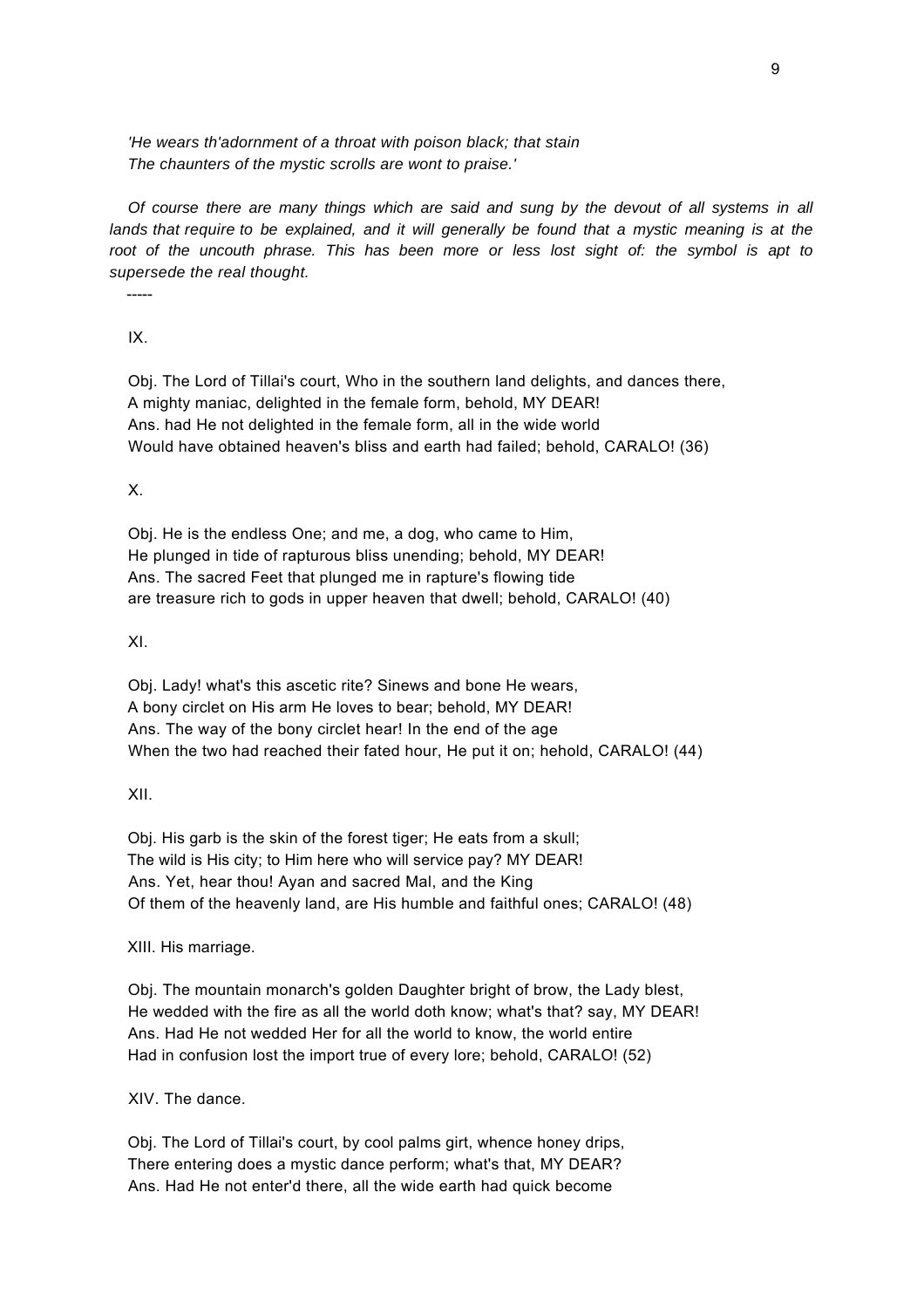Abode of demons armed with flesh-transfixing appears; CARALO! (56)

XV. The bull.

 Obj. On stately elephant, swift stead, or car it pleased Him not to ride; A bull He pleased to mount! Explain me this that I may know, MY DEAR! Ans. The day He burnt with fire the triple mighty walls, Mal divine a bull became to bear Him up; behold, CARALO! (60)

XVI. Civan a guru and an avenger too.

 Obj. Well to the four, the fourfold mystic scrolls' deep sense, That day, beneath the banyan tree, and virtue He reveal'd; behold, MY DEAR! Ans.That day, beneath the banyan tree, though virtue He revealed, He utterly destroyed the cities three; begold, CARALO! (64)

XVII. A mendicant.

 Obj. In the sacred hall He dances, and wanders abroad to beg for alms; This homeless mendicant shall we approach as god? How so, MY DEAR? Ans. Hear thou the nature of this sacred mendicant! Him Vedas four know not; But they've invok'd Him Lord and Ican, praising loud; behold, CARALO! (68)

XVIII. The disc.

 Obj. When He smote down Jalandharan, the monster of the sea, that disc To Naranan, the good, in grace He gave; how's that, MY DEAR? Ans. Since Naranan, the good, dug out an eye, and laid at Aran's foot, As flower, to him in grace the disc He gave; behold, CARALO! (72)

IX.

 Obj. His garment is the spotted hide; His food the fiery poison dark. Is this our Peruman's great skill? Expound that I may know, MY DEAR! Ans. Our Peruman,- whatever He wore there,- whate'er He ate,- The greatness of His Nature none can know; behold, CARALO! (76)

X. Virtue and true philosophy must be divinely taught.

 Obj. To saints of goodness rare, beneath the Al, virtue and all the Four He taught; Explain to me the grace He showed, seated with them, MY DEAR! Ans. Had He not taught that day in grace, the worthy saints virtue and all the Four, To noble souls this world's nature had ne'er been known! Behold, CARALO! (80)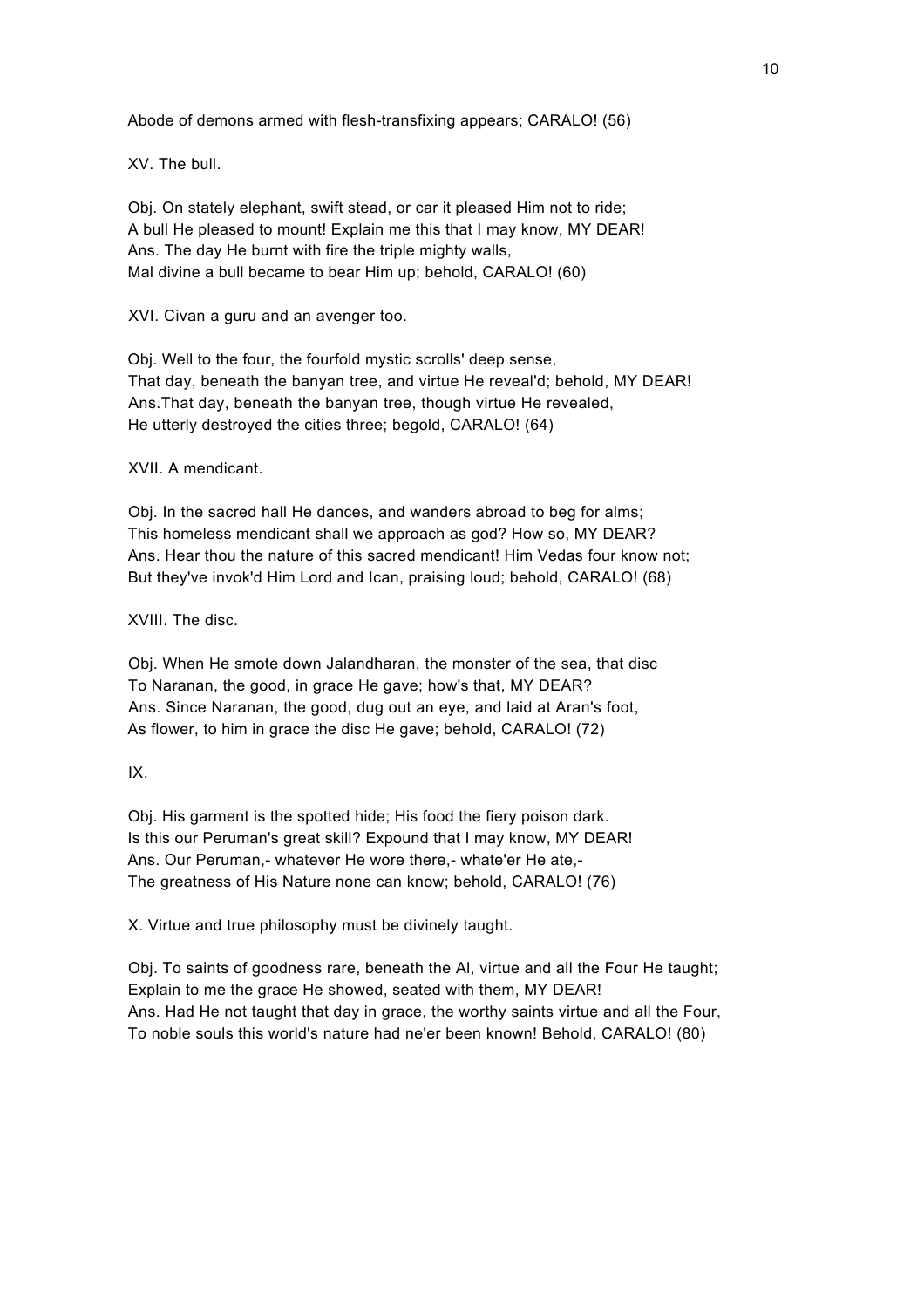## Hymn XIII- tiru puvalli

 THE SACRED LILY-FLOWERS or TAKING THE VICTORY FROM MAYA

I. Renunciation of other help.

 His sacred Feet,- the twain,-soon as upon my head He placed, Help of encircling friends,- the whole,- I utterly renounced; In Tillai's court begirt with guarded streams, in mystic dance He moves. That Raftsman's glory SING, AND PLUCK THE LILY-FLOWERS! (4)

II. Further experiences in Madyarjunam.

 From father, mother, kindered, and all else that were to me As bonds, He set me free; made me His own,- the Pandi-Lord! In Idai-maruthu, His dwelling, rapture's honey flowed. That sweet recess with song PRAISE WE, AND PLUCK THE LILY-FLOWERS! (8)

III. Converting grace.

 Us too, than dogs more vile, of worth and note He made to be; With greater than a mother's tenderness, our Peruman Cut off 'illusive birth,' made us His own; our 'deeds' so strong Laid prostrate humbled in the dust; PLUCK WE THE LILY-FLOWERS! (12)

IV. The Rebel-rout.

 They praised not the king of Tillai's town, 'mid well-tilled fields, Dakshan renown'd, and Arukkan, and Eccan, Moon, and Fire! By Vira-bhadra with his demon host that fill'd the sky, Sing how that day they suffer'd wounds; AND PLUCK THE LILY-FLOWERS! (16)

V. Perun-turrai and Tillai.

 Civan, the Lord, who on His 'lock' the honied cassia wears, Took fleshy rom, sought me, and entering came; before the world That I may dance, and utter triumph songs, in dance He moves! For Him, King of heaven's sons, PLUCK WE THE LILY-FLOWERS! (20)

VI. The Triads.

 THREE fires He gave in gracious pity to the gods; THREE heads to sever fire He sent from sacred brow, in grace; THREE forms He wears, the Only-One, Incomprehensible; THREE rebel towns He burnt; so PLUCK THE LILY-FLOWERS! (24)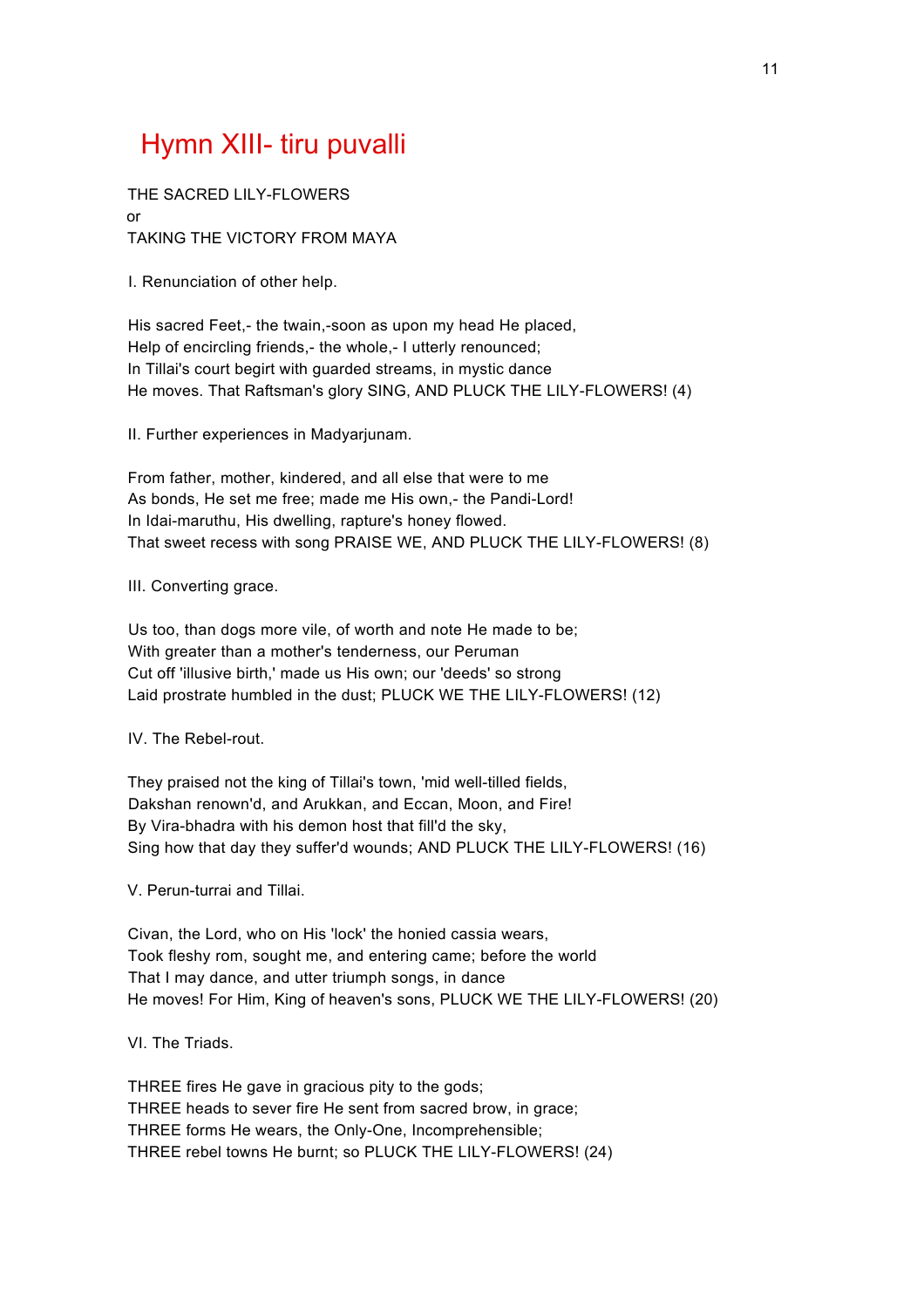VII. His gracious work.

 He made my head to bow; my mouth to laud His cinctured Foot He taught; gave me to join th'assemblage of His glorious saints; And with the Queen, in Tillai's court adorned, dances our Peruman. Sing we aloud His excellence, AND PLUCK THE LILY-FLOWERS! (28)

#### VIII.

 He taught the pathway to the golden Feet of His great saints, Praise ye the Master's grace that made me His and gave the sign! 'Old deeds' that made us wholly bond-slaves, sorely troubled us, Sing how He brought to naught; AND SO PLUCK WE THE LILY-FLOWERS! (32)

#### IX.

 That I might praise Him many a day, and service due perform, The Mighty-One His fragrant foot-flower on my frame impress'd; A beauteous Light He shone, softened my heart, and made me His! Sing how those jewell'd Feet are gold, AND PLUCK THE LILY-FLOWERS! (36)

#### X.

 That this my frame, mere mass of fierce desires, might pass away, Great Perun-turrai's Lord placed on my head His glorious Foot. KABALI,- Who, well pleased, black poison ate from out the sea, - Sing we, amidst His warring foes, AND PLUCK THE LILY-FLOWERS! (40)

#### XI.

 The BEING INFINITE, with every varied sweetness filled; The LORD, Who took my soul in joyous pomp; His sounding Feet All dwellers in the world shall praise! That is the way of good! That way sing we His glory now, AND PLUCK THE LILY-FLOWERS! (44)

#### XII.

 Heaven's Lord, and Mal, and Ayan, and the other gods He rules As King, with attributes and signs that none may e'er attain; The fiery poison from the vasty sea, He made His food Ambrosia; and thus sing we, AND PLUCK THE LILY-FLOWERS! (48)

#### XIII.

 That day, beneath the banyan's shade, in grace the Vedas rare He gave; the heavenly ones and mighty saints, each day, stood round, And praised Him of the perfect Foot with cassia-flower adorn'd; Its golden petal's dust sing we, AND PLUCK THE LILY-FLOWERS! (52)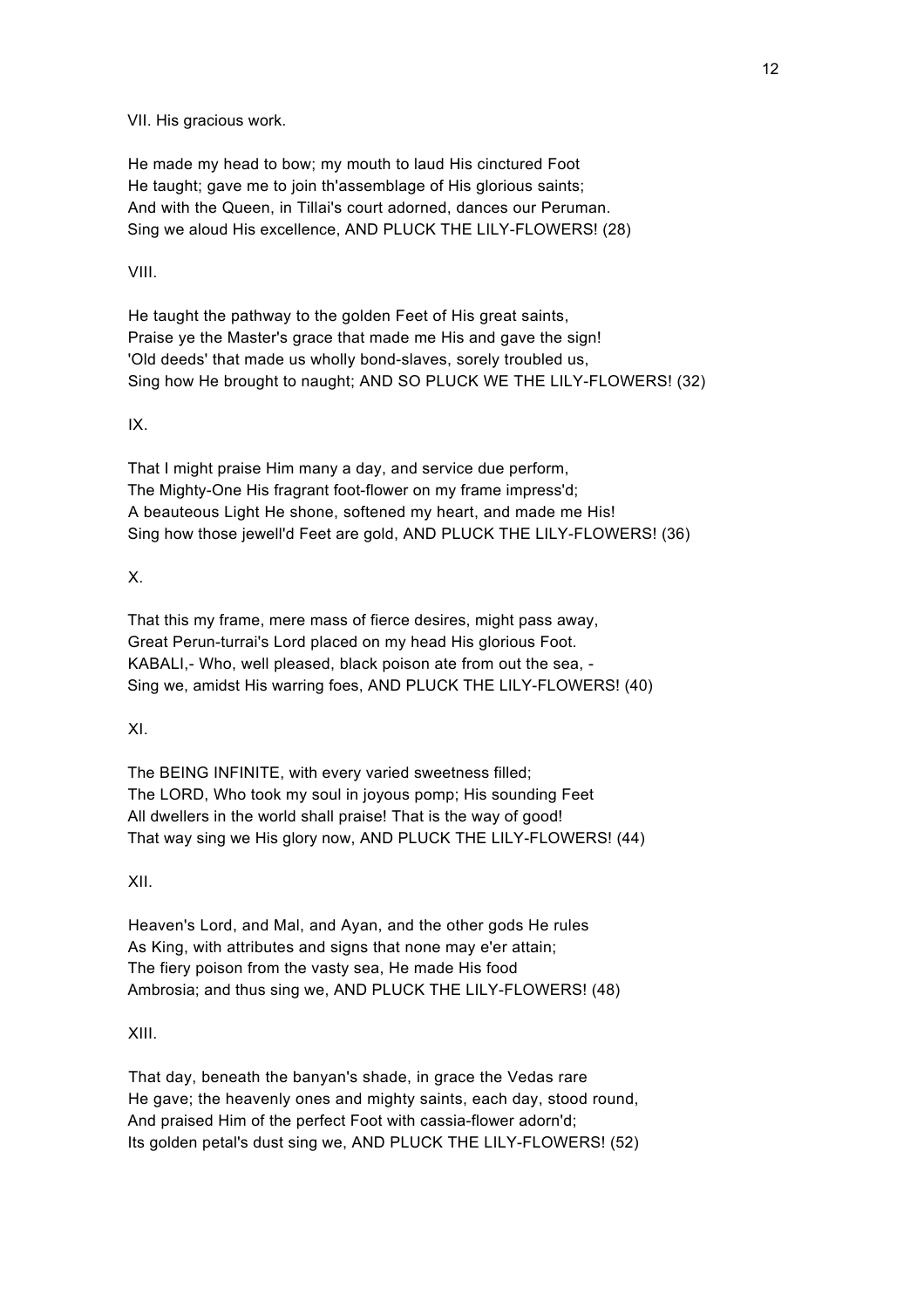XIV.

 Fair pictured in my soul His Feet's twin flowers in grace He gave; The Lord, Who in Ekambam dwells, made here His chosen seat; In Tillai's sacred court, girt by wide walls, is now His home; Sing how in mystic dance He moves, AND PLUCK THE LILY-FLOWERS! (56)

XV. Dakshan's sacrifice.

 Fire and the Sun, and Ravanan, and Andhagan, and Death, With red-ey'd Hari, Ayan, Indra, and the Moon-god too, And shameless Dakshan and the Eccan: these their honour lost! Singing His swelling glory now, PLUCK WE THE LILY-FLOWERS! (60)

XVI.

 The strong bull's Rider; Champion brave of those of Civa-town; In Madura, earth-carrier; in grace He ate the cakes; Was smitten by the Pandiyan's staff, who claimed His service there. Sing the song of the wound He bore, AND PLUCK THE LILY-FLOWERS! (64)

XVII.

 The ancient Mal, Ayan, the heavenly ones, the Danavar, Knew not His sacred golden Foot, but joined in praise! Entering within my breast, He made me His! His ornament The gleaming serpent SING WE THUS, AND PLUCK THE LILY-FLOWERS! (68)

XVIII.

 That with desire insatiate my soul might ever joy At sound of tinkling anklets on His glorious sacred Foot, In dance He moves,- the Lord of Perun-turrai's car-thronged streets. This mighty rapture chaunting loud, PLUCK WE THE LILY-FLOWERS! (72)

XIX.

 The Perun-turrai-Lord, Who wears the hide of elephant; Who took a madman's form;- Who in this world became a child; Source of all heavenly bliss; great Uttara-koca-mangai's Prince; As in our minds He entering cam, PLUCK WE THE LILY-FLOWERS! (76)